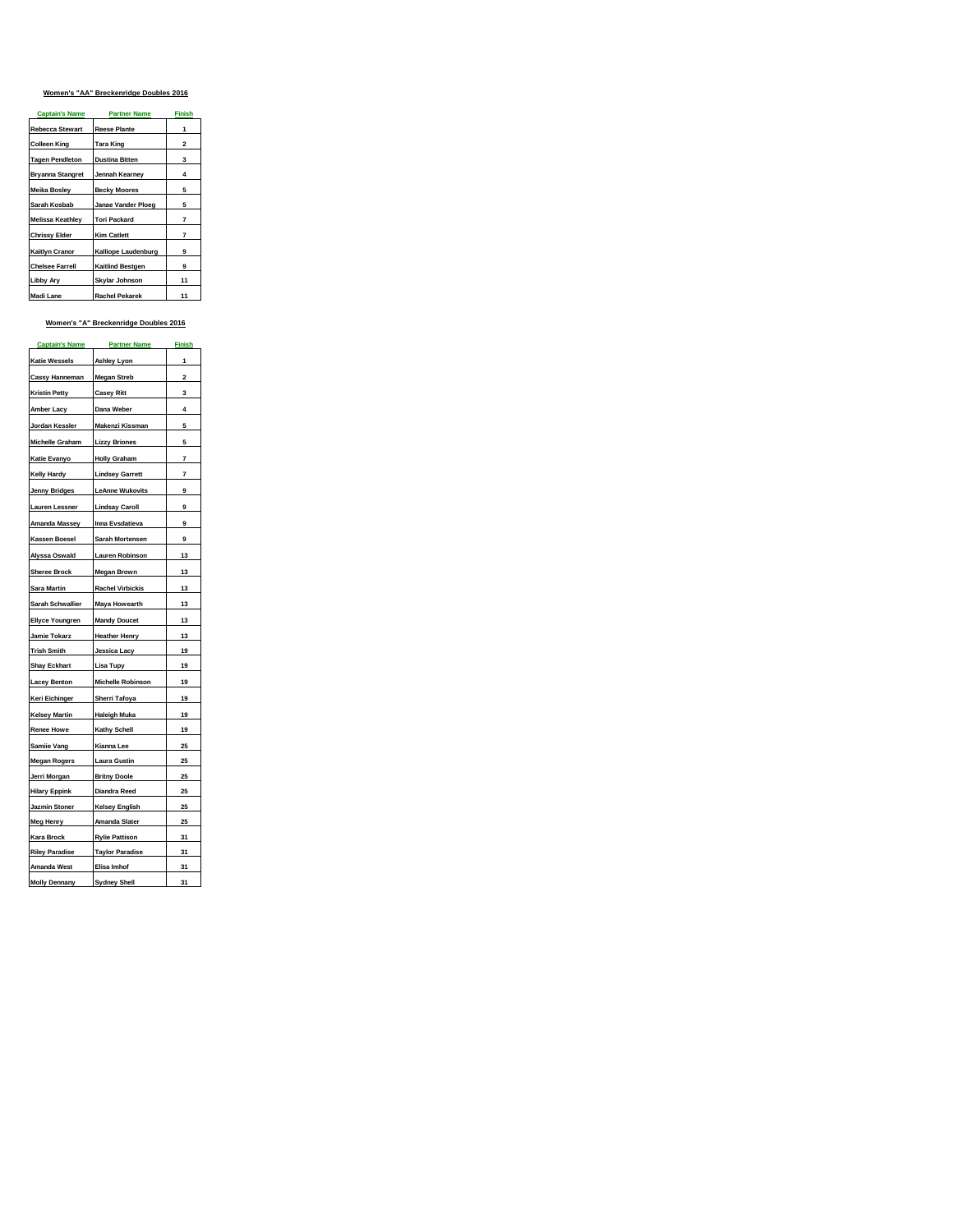# **Women's "BB" Breckenridge Doubles 2016**

| <b>Krystal Shutte</b><br>Andee Youngblood<br>1<br><b>Meg Halloran</b><br>$\overline{a}$<br><b>Megan Budd</b><br>Ashley Haga<br>Nicki Schmitt<br>3<br>4<br><b>Emily Rowland</b><br>Katelynn Olsen<br>Erica Spitzlberger<br>5<br>Jessica Cussins<br><b>Kelly Pfannenstiel</b><br><b>Megan Filbin</b><br>5<br>5<br>Jacqui Smith<br>Kenzie Hendon<br>Kristin Herrmann<br><b>Christine Anjard</b><br>5<br>9<br><u>Erin Jenkins</u><br>Jen Armendariz<br>9<br>Jeri Kissinger<br><b>Raychel Reed</b><br>Shelli Shideler<br><b>Lori Scott</b><br>9<br>Katie Hahn<br><b>Brianne Stromquist</b><br>9<br>Kara Smith<br>Dana Krivanka<br>9<br>9<br>Rebecca Stephens<br><b>Cristan Carter</b><br><b>Erin Rossiter</b><br><b>Alexis Valentine</b><br>9<br>9<br>Jem Cannu<br><b>Carly Yattaw</b><br>Mandy Duran<br>June Bliss<br>17<br><b>Tiffany Go</b><br>17<br><b>Vicky Tollman</b><br>Hannah Starbuck<br>Kelli Starbuck<br>17<br>17<br>Jamie Harris<br><b>Cara Howley</b><br>17<br>Angie Toman<br><b>Tonya Holman</b><br>17<br>Julie Glennon<br><b>Britney Keller</b><br><b>Lillian Chatham</b><br>23<br>Danielle Shylanski<br>23<br><b>Brook Ribordy</b><br><b>Courtney Bear</b><br>23<br><b>Teresa Baier</b><br>Jen Hemond<br>Tara Tucker<br>23<br><b>Christine Duda</b><br><b>Amber Matalus</b><br>Annie MacMillan<br>23<br>Jessica Aschenbreni Tiara De Boer<br>23<br>Marianne Graham<br><b>Sherri Boxberger</b><br>23<br>23<br><b>Molly Crockett</b><br><b>Jazzy Sapp</b><br><b>KJ Witmer</b><br>Amber Morlan<br>23<br><b>Sunny Williams</b><br>Sue Bauman<br>23<br>Sara Shaffer<br>Maria Beaudin<br>23<br><b>Simone Pielenz</b><br>34<br><b>Bryn Stewart</b><br>Emma Glancy<br>34<br>Joanna Ingram<br>34<br><b>Stacey Orin</b><br>Jenna Fitch<br>Barbara Wilson<br><b>Melissa Duecy</b><br>34<br>34<br><b>Holly Schmidt</b><br>Kylee Flynn<br><b>Hannah Zdanowitz</b><br>34<br>Jenni Page<br>Stephanie Rothman<br><b>Abby Younger</b><br>34<br>34<br>Jesica Beccue<br>Mellisa Hoover<br>Taylor Phair<br>Kyra Parker<br>34<br>Kelly Johnson<br>34<br>Angela Murgel<br>Darlene Sue<br>Miyla Mcintosh<br>44<br>44<br>Keri Peterson<br>Jami Cheateaux<br><b>Kimber Baker</b><br><b>Audrey Richardson</b><br>44<br>44<br><b>Carla Anderson</b><br><b>Natalie Ducey</b><br><b>Krystal Roque</b><br>44<br><b>Ashleigh Biegel</b><br><b>Jacqulynn Collins</b><br><b>Kristy Collins</b><br>44<br>Vy White<br>Dawn Hess<br>44<br><b>Christina Kissel</b><br>Jen Brink<br>44<br><b>Siege Picato</b><br><b>Bridget Grey</b><br>44<br>Nicole Kalinowski<br>44<br>Janna Hoza<br>Rachel Olson<br><b>Leslie Godwin</b><br>44<br>Patti Lorman<br><b>Jessie Nolle</b><br>54<br>Sarah Wright<br>Jessica Gardner<br>54<br><b>Mary Kay Stewart</b><br><b>Leslie Collins</b><br>54<br><b>Brooklyn Andrist</b><br><b>Stefanie Mann</b><br>54<br><b>Makenzie Befus</b><br><b>Kaylah Lewis</b><br>54<br><b>Megan Budden</b><br>Inj | <b>Captain's Name</b> | <b>Partner Name</b> | <b>Finish</b> |
|------------------------------------------------------------------------------------------------------------------------------------------------------------------------------------------------------------------------------------------------------------------------------------------------------------------------------------------------------------------------------------------------------------------------------------------------------------------------------------------------------------------------------------------------------------------------------------------------------------------------------------------------------------------------------------------------------------------------------------------------------------------------------------------------------------------------------------------------------------------------------------------------------------------------------------------------------------------------------------------------------------------------------------------------------------------------------------------------------------------------------------------------------------------------------------------------------------------------------------------------------------------------------------------------------------------------------------------------------------------------------------------------------------------------------------------------------------------------------------------------------------------------------------------------------------------------------------------------------------------------------------------------------------------------------------------------------------------------------------------------------------------------------------------------------------------------------------------------------------------------------------------------------------------------------------------------------------------------------------------------------------------------------------------------------------------------------------------------------------------------------------------------------------------------------------------------------------------------------------------------------------------------------------------------------------------------------------------------------------------------------------------------------------------------------------------------------------------------------------------------------------------------------------------------------------------------------------------------------------------------------------------------------------------------------------------------------------------------------------------------------------------------------------------------------------------------------------------------------------------------------------------------------|-----------------------|---------------------|---------------|
|                                                                                                                                                                                                                                                                                                                                                                                                                                                                                                                                                                                                                                                                                                                                                                                                                                                                                                                                                                                                                                                                                                                                                                                                                                                                                                                                                                                                                                                                                                                                                                                                                                                                                                                                                                                                                                                                                                                                                                                                                                                                                                                                                                                                                                                                                                                                                                                                                                                                                                                                                                                                                                                                                                                                                                                                                                                                                                      |                       |                     |               |
|                                                                                                                                                                                                                                                                                                                                                                                                                                                                                                                                                                                                                                                                                                                                                                                                                                                                                                                                                                                                                                                                                                                                                                                                                                                                                                                                                                                                                                                                                                                                                                                                                                                                                                                                                                                                                                                                                                                                                                                                                                                                                                                                                                                                                                                                                                                                                                                                                                                                                                                                                                                                                                                                                                                                                                                                                                                                                                      |                       |                     |               |
|                                                                                                                                                                                                                                                                                                                                                                                                                                                                                                                                                                                                                                                                                                                                                                                                                                                                                                                                                                                                                                                                                                                                                                                                                                                                                                                                                                                                                                                                                                                                                                                                                                                                                                                                                                                                                                                                                                                                                                                                                                                                                                                                                                                                                                                                                                                                                                                                                                                                                                                                                                                                                                                                                                                                                                                                                                                                                                      |                       |                     |               |
|                                                                                                                                                                                                                                                                                                                                                                                                                                                                                                                                                                                                                                                                                                                                                                                                                                                                                                                                                                                                                                                                                                                                                                                                                                                                                                                                                                                                                                                                                                                                                                                                                                                                                                                                                                                                                                                                                                                                                                                                                                                                                                                                                                                                                                                                                                                                                                                                                                                                                                                                                                                                                                                                                                                                                                                                                                                                                                      |                       |                     |               |
|                                                                                                                                                                                                                                                                                                                                                                                                                                                                                                                                                                                                                                                                                                                                                                                                                                                                                                                                                                                                                                                                                                                                                                                                                                                                                                                                                                                                                                                                                                                                                                                                                                                                                                                                                                                                                                                                                                                                                                                                                                                                                                                                                                                                                                                                                                                                                                                                                                                                                                                                                                                                                                                                                                                                                                                                                                                                                                      |                       |                     |               |
|                                                                                                                                                                                                                                                                                                                                                                                                                                                                                                                                                                                                                                                                                                                                                                                                                                                                                                                                                                                                                                                                                                                                                                                                                                                                                                                                                                                                                                                                                                                                                                                                                                                                                                                                                                                                                                                                                                                                                                                                                                                                                                                                                                                                                                                                                                                                                                                                                                                                                                                                                                                                                                                                                                                                                                                                                                                                                                      |                       |                     |               |
|                                                                                                                                                                                                                                                                                                                                                                                                                                                                                                                                                                                                                                                                                                                                                                                                                                                                                                                                                                                                                                                                                                                                                                                                                                                                                                                                                                                                                                                                                                                                                                                                                                                                                                                                                                                                                                                                                                                                                                                                                                                                                                                                                                                                                                                                                                                                                                                                                                                                                                                                                                                                                                                                                                                                                                                                                                                                                                      |                       |                     |               |
|                                                                                                                                                                                                                                                                                                                                                                                                                                                                                                                                                                                                                                                                                                                                                                                                                                                                                                                                                                                                                                                                                                                                                                                                                                                                                                                                                                                                                                                                                                                                                                                                                                                                                                                                                                                                                                                                                                                                                                                                                                                                                                                                                                                                                                                                                                                                                                                                                                                                                                                                                                                                                                                                                                                                                                                                                                                                                                      |                       |                     |               |
|                                                                                                                                                                                                                                                                                                                                                                                                                                                                                                                                                                                                                                                                                                                                                                                                                                                                                                                                                                                                                                                                                                                                                                                                                                                                                                                                                                                                                                                                                                                                                                                                                                                                                                                                                                                                                                                                                                                                                                                                                                                                                                                                                                                                                                                                                                                                                                                                                                                                                                                                                                                                                                                                                                                                                                                                                                                                                                      |                       |                     |               |
|                                                                                                                                                                                                                                                                                                                                                                                                                                                                                                                                                                                                                                                                                                                                                                                                                                                                                                                                                                                                                                                                                                                                                                                                                                                                                                                                                                                                                                                                                                                                                                                                                                                                                                                                                                                                                                                                                                                                                                                                                                                                                                                                                                                                                                                                                                                                                                                                                                                                                                                                                                                                                                                                                                                                                                                                                                                                                                      |                       |                     |               |
|                                                                                                                                                                                                                                                                                                                                                                                                                                                                                                                                                                                                                                                                                                                                                                                                                                                                                                                                                                                                                                                                                                                                                                                                                                                                                                                                                                                                                                                                                                                                                                                                                                                                                                                                                                                                                                                                                                                                                                                                                                                                                                                                                                                                                                                                                                                                                                                                                                                                                                                                                                                                                                                                                                                                                                                                                                                                                                      |                       |                     |               |
|                                                                                                                                                                                                                                                                                                                                                                                                                                                                                                                                                                                                                                                                                                                                                                                                                                                                                                                                                                                                                                                                                                                                                                                                                                                                                                                                                                                                                                                                                                                                                                                                                                                                                                                                                                                                                                                                                                                                                                                                                                                                                                                                                                                                                                                                                                                                                                                                                                                                                                                                                                                                                                                                                                                                                                                                                                                                                                      |                       |                     |               |
|                                                                                                                                                                                                                                                                                                                                                                                                                                                                                                                                                                                                                                                                                                                                                                                                                                                                                                                                                                                                                                                                                                                                                                                                                                                                                                                                                                                                                                                                                                                                                                                                                                                                                                                                                                                                                                                                                                                                                                                                                                                                                                                                                                                                                                                                                                                                                                                                                                                                                                                                                                                                                                                                                                                                                                                                                                                                                                      |                       |                     |               |
|                                                                                                                                                                                                                                                                                                                                                                                                                                                                                                                                                                                                                                                                                                                                                                                                                                                                                                                                                                                                                                                                                                                                                                                                                                                                                                                                                                                                                                                                                                                                                                                                                                                                                                                                                                                                                                                                                                                                                                                                                                                                                                                                                                                                                                                                                                                                                                                                                                                                                                                                                                                                                                                                                                                                                                                                                                                                                                      |                       |                     |               |
|                                                                                                                                                                                                                                                                                                                                                                                                                                                                                                                                                                                                                                                                                                                                                                                                                                                                                                                                                                                                                                                                                                                                                                                                                                                                                                                                                                                                                                                                                                                                                                                                                                                                                                                                                                                                                                                                                                                                                                                                                                                                                                                                                                                                                                                                                                                                                                                                                                                                                                                                                                                                                                                                                                                                                                                                                                                                                                      |                       |                     |               |
|                                                                                                                                                                                                                                                                                                                                                                                                                                                                                                                                                                                                                                                                                                                                                                                                                                                                                                                                                                                                                                                                                                                                                                                                                                                                                                                                                                                                                                                                                                                                                                                                                                                                                                                                                                                                                                                                                                                                                                                                                                                                                                                                                                                                                                                                                                                                                                                                                                                                                                                                                                                                                                                                                                                                                                                                                                                                                                      |                       |                     |               |
|                                                                                                                                                                                                                                                                                                                                                                                                                                                                                                                                                                                                                                                                                                                                                                                                                                                                                                                                                                                                                                                                                                                                                                                                                                                                                                                                                                                                                                                                                                                                                                                                                                                                                                                                                                                                                                                                                                                                                                                                                                                                                                                                                                                                                                                                                                                                                                                                                                                                                                                                                                                                                                                                                                                                                                                                                                                                                                      |                       |                     |               |
|                                                                                                                                                                                                                                                                                                                                                                                                                                                                                                                                                                                                                                                                                                                                                                                                                                                                                                                                                                                                                                                                                                                                                                                                                                                                                                                                                                                                                                                                                                                                                                                                                                                                                                                                                                                                                                                                                                                                                                                                                                                                                                                                                                                                                                                                                                                                                                                                                                                                                                                                                                                                                                                                                                                                                                                                                                                                                                      |                       |                     |               |
|                                                                                                                                                                                                                                                                                                                                                                                                                                                                                                                                                                                                                                                                                                                                                                                                                                                                                                                                                                                                                                                                                                                                                                                                                                                                                                                                                                                                                                                                                                                                                                                                                                                                                                                                                                                                                                                                                                                                                                                                                                                                                                                                                                                                                                                                                                                                                                                                                                                                                                                                                                                                                                                                                                                                                                                                                                                                                                      |                       |                     |               |
|                                                                                                                                                                                                                                                                                                                                                                                                                                                                                                                                                                                                                                                                                                                                                                                                                                                                                                                                                                                                                                                                                                                                                                                                                                                                                                                                                                                                                                                                                                                                                                                                                                                                                                                                                                                                                                                                                                                                                                                                                                                                                                                                                                                                                                                                                                                                                                                                                                                                                                                                                                                                                                                                                                                                                                                                                                                                                                      |                       |                     |               |
|                                                                                                                                                                                                                                                                                                                                                                                                                                                                                                                                                                                                                                                                                                                                                                                                                                                                                                                                                                                                                                                                                                                                                                                                                                                                                                                                                                                                                                                                                                                                                                                                                                                                                                                                                                                                                                                                                                                                                                                                                                                                                                                                                                                                                                                                                                                                                                                                                                                                                                                                                                                                                                                                                                                                                                                                                                                                                                      |                       |                     |               |
|                                                                                                                                                                                                                                                                                                                                                                                                                                                                                                                                                                                                                                                                                                                                                                                                                                                                                                                                                                                                                                                                                                                                                                                                                                                                                                                                                                                                                                                                                                                                                                                                                                                                                                                                                                                                                                                                                                                                                                                                                                                                                                                                                                                                                                                                                                                                                                                                                                                                                                                                                                                                                                                                                                                                                                                                                                                                                                      |                       |                     |               |
|                                                                                                                                                                                                                                                                                                                                                                                                                                                                                                                                                                                                                                                                                                                                                                                                                                                                                                                                                                                                                                                                                                                                                                                                                                                                                                                                                                                                                                                                                                                                                                                                                                                                                                                                                                                                                                                                                                                                                                                                                                                                                                                                                                                                                                                                                                                                                                                                                                                                                                                                                                                                                                                                                                                                                                                                                                                                                                      |                       |                     |               |
|                                                                                                                                                                                                                                                                                                                                                                                                                                                                                                                                                                                                                                                                                                                                                                                                                                                                                                                                                                                                                                                                                                                                                                                                                                                                                                                                                                                                                                                                                                                                                                                                                                                                                                                                                                                                                                                                                                                                                                                                                                                                                                                                                                                                                                                                                                                                                                                                                                                                                                                                                                                                                                                                                                                                                                                                                                                                                                      |                       |                     |               |
|                                                                                                                                                                                                                                                                                                                                                                                                                                                                                                                                                                                                                                                                                                                                                                                                                                                                                                                                                                                                                                                                                                                                                                                                                                                                                                                                                                                                                                                                                                                                                                                                                                                                                                                                                                                                                                                                                                                                                                                                                                                                                                                                                                                                                                                                                                                                                                                                                                                                                                                                                                                                                                                                                                                                                                                                                                                                                                      |                       |                     |               |
|                                                                                                                                                                                                                                                                                                                                                                                                                                                                                                                                                                                                                                                                                                                                                                                                                                                                                                                                                                                                                                                                                                                                                                                                                                                                                                                                                                                                                                                                                                                                                                                                                                                                                                                                                                                                                                                                                                                                                                                                                                                                                                                                                                                                                                                                                                                                                                                                                                                                                                                                                                                                                                                                                                                                                                                                                                                                                                      |                       |                     |               |
|                                                                                                                                                                                                                                                                                                                                                                                                                                                                                                                                                                                                                                                                                                                                                                                                                                                                                                                                                                                                                                                                                                                                                                                                                                                                                                                                                                                                                                                                                                                                                                                                                                                                                                                                                                                                                                                                                                                                                                                                                                                                                                                                                                                                                                                                                                                                                                                                                                                                                                                                                                                                                                                                                                                                                                                                                                                                                                      |                       |                     |               |
|                                                                                                                                                                                                                                                                                                                                                                                                                                                                                                                                                                                                                                                                                                                                                                                                                                                                                                                                                                                                                                                                                                                                                                                                                                                                                                                                                                                                                                                                                                                                                                                                                                                                                                                                                                                                                                                                                                                                                                                                                                                                                                                                                                                                                                                                                                                                                                                                                                                                                                                                                                                                                                                                                                                                                                                                                                                                                                      |                       |                     |               |
|                                                                                                                                                                                                                                                                                                                                                                                                                                                                                                                                                                                                                                                                                                                                                                                                                                                                                                                                                                                                                                                                                                                                                                                                                                                                                                                                                                                                                                                                                                                                                                                                                                                                                                                                                                                                                                                                                                                                                                                                                                                                                                                                                                                                                                                                                                                                                                                                                                                                                                                                                                                                                                                                                                                                                                                                                                                                                                      |                       |                     |               |
|                                                                                                                                                                                                                                                                                                                                                                                                                                                                                                                                                                                                                                                                                                                                                                                                                                                                                                                                                                                                                                                                                                                                                                                                                                                                                                                                                                                                                                                                                                                                                                                                                                                                                                                                                                                                                                                                                                                                                                                                                                                                                                                                                                                                                                                                                                                                                                                                                                                                                                                                                                                                                                                                                                                                                                                                                                                                                                      |                       |                     |               |
|                                                                                                                                                                                                                                                                                                                                                                                                                                                                                                                                                                                                                                                                                                                                                                                                                                                                                                                                                                                                                                                                                                                                                                                                                                                                                                                                                                                                                                                                                                                                                                                                                                                                                                                                                                                                                                                                                                                                                                                                                                                                                                                                                                                                                                                                                                                                                                                                                                                                                                                                                                                                                                                                                                                                                                                                                                                                                                      |                       |                     |               |
|                                                                                                                                                                                                                                                                                                                                                                                                                                                                                                                                                                                                                                                                                                                                                                                                                                                                                                                                                                                                                                                                                                                                                                                                                                                                                                                                                                                                                                                                                                                                                                                                                                                                                                                                                                                                                                                                                                                                                                                                                                                                                                                                                                                                                                                                                                                                                                                                                                                                                                                                                                                                                                                                                                                                                                                                                                                                                                      |                       |                     |               |
|                                                                                                                                                                                                                                                                                                                                                                                                                                                                                                                                                                                                                                                                                                                                                                                                                                                                                                                                                                                                                                                                                                                                                                                                                                                                                                                                                                                                                                                                                                                                                                                                                                                                                                                                                                                                                                                                                                                                                                                                                                                                                                                                                                                                                                                                                                                                                                                                                                                                                                                                                                                                                                                                                                                                                                                                                                                                                                      |                       |                     |               |
|                                                                                                                                                                                                                                                                                                                                                                                                                                                                                                                                                                                                                                                                                                                                                                                                                                                                                                                                                                                                                                                                                                                                                                                                                                                                                                                                                                                                                                                                                                                                                                                                                                                                                                                                                                                                                                                                                                                                                                                                                                                                                                                                                                                                                                                                                                                                                                                                                                                                                                                                                                                                                                                                                                                                                                                                                                                                                                      |                       |                     |               |
|                                                                                                                                                                                                                                                                                                                                                                                                                                                                                                                                                                                                                                                                                                                                                                                                                                                                                                                                                                                                                                                                                                                                                                                                                                                                                                                                                                                                                                                                                                                                                                                                                                                                                                                                                                                                                                                                                                                                                                                                                                                                                                                                                                                                                                                                                                                                                                                                                                                                                                                                                                                                                                                                                                                                                                                                                                                                                                      |                       |                     |               |
|                                                                                                                                                                                                                                                                                                                                                                                                                                                                                                                                                                                                                                                                                                                                                                                                                                                                                                                                                                                                                                                                                                                                                                                                                                                                                                                                                                                                                                                                                                                                                                                                                                                                                                                                                                                                                                                                                                                                                                                                                                                                                                                                                                                                                                                                                                                                                                                                                                                                                                                                                                                                                                                                                                                                                                                                                                                                                                      |                       |                     |               |
|                                                                                                                                                                                                                                                                                                                                                                                                                                                                                                                                                                                                                                                                                                                                                                                                                                                                                                                                                                                                                                                                                                                                                                                                                                                                                                                                                                                                                                                                                                                                                                                                                                                                                                                                                                                                                                                                                                                                                                                                                                                                                                                                                                                                                                                                                                                                                                                                                                                                                                                                                                                                                                                                                                                                                                                                                                                                                                      |                       |                     |               |
|                                                                                                                                                                                                                                                                                                                                                                                                                                                                                                                                                                                                                                                                                                                                                                                                                                                                                                                                                                                                                                                                                                                                                                                                                                                                                                                                                                                                                                                                                                                                                                                                                                                                                                                                                                                                                                                                                                                                                                                                                                                                                                                                                                                                                                                                                                                                                                                                                                                                                                                                                                                                                                                                                                                                                                                                                                                                                                      |                       |                     |               |
|                                                                                                                                                                                                                                                                                                                                                                                                                                                                                                                                                                                                                                                                                                                                                                                                                                                                                                                                                                                                                                                                                                                                                                                                                                                                                                                                                                                                                                                                                                                                                                                                                                                                                                                                                                                                                                                                                                                                                                                                                                                                                                                                                                                                                                                                                                                                                                                                                                                                                                                                                                                                                                                                                                                                                                                                                                                                                                      |                       |                     |               |
|                                                                                                                                                                                                                                                                                                                                                                                                                                                                                                                                                                                                                                                                                                                                                                                                                                                                                                                                                                                                                                                                                                                                                                                                                                                                                                                                                                                                                                                                                                                                                                                                                                                                                                                                                                                                                                                                                                                                                                                                                                                                                                                                                                                                                                                                                                                                                                                                                                                                                                                                                                                                                                                                                                                                                                                                                                                                                                      |                       |                     |               |
|                                                                                                                                                                                                                                                                                                                                                                                                                                                                                                                                                                                                                                                                                                                                                                                                                                                                                                                                                                                                                                                                                                                                                                                                                                                                                                                                                                                                                                                                                                                                                                                                                                                                                                                                                                                                                                                                                                                                                                                                                                                                                                                                                                                                                                                                                                                                                                                                                                                                                                                                                                                                                                                                                                                                                                                                                                                                                                      |                       |                     |               |
|                                                                                                                                                                                                                                                                                                                                                                                                                                                                                                                                                                                                                                                                                                                                                                                                                                                                                                                                                                                                                                                                                                                                                                                                                                                                                                                                                                                                                                                                                                                                                                                                                                                                                                                                                                                                                                                                                                                                                                                                                                                                                                                                                                                                                                                                                                                                                                                                                                                                                                                                                                                                                                                                                                                                                                                                                                                                                                      |                       |                     |               |
|                                                                                                                                                                                                                                                                                                                                                                                                                                                                                                                                                                                                                                                                                                                                                                                                                                                                                                                                                                                                                                                                                                                                                                                                                                                                                                                                                                                                                                                                                                                                                                                                                                                                                                                                                                                                                                                                                                                                                                                                                                                                                                                                                                                                                                                                                                                                                                                                                                                                                                                                                                                                                                                                                                                                                                                                                                                                                                      |                       |                     |               |
|                                                                                                                                                                                                                                                                                                                                                                                                                                                                                                                                                                                                                                                                                                                                                                                                                                                                                                                                                                                                                                                                                                                                                                                                                                                                                                                                                                                                                                                                                                                                                                                                                                                                                                                                                                                                                                                                                                                                                                                                                                                                                                                                                                                                                                                                                                                                                                                                                                                                                                                                                                                                                                                                                                                                                                                                                                                                                                      |                       |                     |               |
|                                                                                                                                                                                                                                                                                                                                                                                                                                                                                                                                                                                                                                                                                                                                                                                                                                                                                                                                                                                                                                                                                                                                                                                                                                                                                                                                                                                                                                                                                                                                                                                                                                                                                                                                                                                                                                                                                                                                                                                                                                                                                                                                                                                                                                                                                                                                                                                                                                                                                                                                                                                                                                                                                                                                                                                                                                                                                                      |                       |                     |               |
|                                                                                                                                                                                                                                                                                                                                                                                                                                                                                                                                                                                                                                                                                                                                                                                                                                                                                                                                                                                                                                                                                                                                                                                                                                                                                                                                                                                                                                                                                                                                                                                                                                                                                                                                                                                                                                                                                                                                                                                                                                                                                                                                                                                                                                                                                                                                                                                                                                                                                                                                                                                                                                                                                                                                                                                                                                                                                                      |                       |                     |               |
|                                                                                                                                                                                                                                                                                                                                                                                                                                                                                                                                                                                                                                                                                                                                                                                                                                                                                                                                                                                                                                                                                                                                                                                                                                                                                                                                                                                                                                                                                                                                                                                                                                                                                                                                                                                                                                                                                                                                                                                                                                                                                                                                                                                                                                                                                                                                                                                                                                                                                                                                                                                                                                                                                                                                                                                                                                                                                                      |                       |                     |               |
|                                                                                                                                                                                                                                                                                                                                                                                                                                                                                                                                                                                                                                                                                                                                                                                                                                                                                                                                                                                                                                                                                                                                                                                                                                                                                                                                                                                                                                                                                                                                                                                                                                                                                                                                                                                                                                                                                                                                                                                                                                                                                                                                                                                                                                                                                                                                                                                                                                                                                                                                                                                                                                                                                                                                                                                                                                                                                                      |                       |                     |               |
|                                                                                                                                                                                                                                                                                                                                                                                                                                                                                                                                                                                                                                                                                                                                                                                                                                                                                                                                                                                                                                                                                                                                                                                                                                                                                                                                                                                                                                                                                                                                                                                                                                                                                                                                                                                                                                                                                                                                                                                                                                                                                                                                                                                                                                                                                                                                                                                                                                                                                                                                                                                                                                                                                                                                                                                                                                                                                                      |                       |                     |               |
|                                                                                                                                                                                                                                                                                                                                                                                                                                                                                                                                                                                                                                                                                                                                                                                                                                                                                                                                                                                                                                                                                                                                                                                                                                                                                                                                                                                                                                                                                                                                                                                                                                                                                                                                                                                                                                                                                                                                                                                                                                                                                                                                                                                                                                                                                                                                                                                                                                                                                                                                                                                                                                                                                                                                                                                                                                                                                                      |                       |                     |               |
|                                                                                                                                                                                                                                                                                                                                                                                                                                                                                                                                                                                                                                                                                                                                                                                                                                                                                                                                                                                                                                                                                                                                                                                                                                                                                                                                                                                                                                                                                                                                                                                                                                                                                                                                                                                                                                                                                                                                                                                                                                                                                                                                                                                                                                                                                                                                                                                                                                                                                                                                                                                                                                                                                                                                                                                                                                                                                                      |                       |                     |               |
|                                                                                                                                                                                                                                                                                                                                                                                                                                                                                                                                                                                                                                                                                                                                                                                                                                                                                                                                                                                                                                                                                                                                                                                                                                                                                                                                                                                                                                                                                                                                                                                                                                                                                                                                                                                                                                                                                                                                                                                                                                                                                                                                                                                                                                                                                                                                                                                                                                                                                                                                                                                                                                                                                                                                                                                                                                                                                                      |                       |                     |               |
|                                                                                                                                                                                                                                                                                                                                                                                                                                                                                                                                                                                                                                                                                                                                                                                                                                                                                                                                                                                                                                                                                                                                                                                                                                                                                                                                                                                                                                                                                                                                                                                                                                                                                                                                                                                                                                                                                                                                                                                                                                                                                                                                                                                                                                                                                                                                                                                                                                                                                                                                                                                                                                                                                                                                                                                                                                                                                                      |                       |                     |               |
|                                                                                                                                                                                                                                                                                                                                                                                                                                                                                                                                                                                                                                                                                                                                                                                                                                                                                                                                                                                                                                                                                                                                                                                                                                                                                                                                                                                                                                                                                                                                                                                                                                                                                                                                                                                                                                                                                                                                                                                                                                                                                                                                                                                                                                                                                                                                                                                                                                                                                                                                                                                                                                                                                                                                                                                                                                                                                                      |                       |                     |               |
|                                                                                                                                                                                                                                                                                                                                                                                                                                                                                                                                                                                                                                                                                                                                                                                                                                                                                                                                                                                                                                                                                                                                                                                                                                                                                                                                                                                                                                                                                                                                                                                                                                                                                                                                                                                                                                                                                                                                                                                                                                                                                                                                                                                                                                                                                                                                                                                                                                                                                                                                                                                                                                                                                                                                                                                                                                                                                                      |                       |                     |               |
|                                                                                                                                                                                                                                                                                                                                                                                                                                                                                                                                                                                                                                                                                                                                                                                                                                                                                                                                                                                                                                                                                                                                                                                                                                                                                                                                                                                                                                                                                                                                                                                                                                                                                                                                                                                                                                                                                                                                                                                                                                                                                                                                                                                                                                                                                                                                                                                                                                                                                                                                                                                                                                                                                                                                                                                                                                                                                                      |                       |                     |               |
|                                                                                                                                                                                                                                                                                                                                                                                                                                                                                                                                                                                                                                                                                                                                                                                                                                                                                                                                                                                                                                                                                                                                                                                                                                                                                                                                                                                                                                                                                                                                                                                                                                                                                                                                                                                                                                                                                                                                                                                                                                                                                                                                                                                                                                                                                                                                                                                                                                                                                                                                                                                                                                                                                                                                                                                                                                                                                                      |                       |                     |               |
|                                                                                                                                                                                                                                                                                                                                                                                                                                                                                                                                                                                                                                                                                                                                                                                                                                                                                                                                                                                                                                                                                                                                                                                                                                                                                                                                                                                                                                                                                                                                                                                                                                                                                                                                                                                                                                                                                                                                                                                                                                                                                                                                                                                                                                                                                                                                                                                                                                                                                                                                                                                                                                                                                                                                                                                                                                                                                                      |                       |                     |               |
|                                                                                                                                                                                                                                                                                                                                                                                                                                                                                                                                                                                                                                                                                                                                                                                                                                                                                                                                                                                                                                                                                                                                                                                                                                                                                                                                                                                                                                                                                                                                                                                                                                                                                                                                                                                                                                                                                                                                                                                                                                                                                                                                                                                                                                                                                                                                                                                                                                                                                                                                                                                                                                                                                                                                                                                                                                                                                                      |                       |                     |               |
|                                                                                                                                                                                                                                                                                                                                                                                                                                                                                                                                                                                                                                                                                                                                                                                                                                                                                                                                                                                                                                                                                                                                                                                                                                                                                                                                                                                                                                                                                                                                                                                                                                                                                                                                                                                                                                                                                                                                                                                                                                                                                                                                                                                                                                                                                                                                                                                                                                                                                                                                                                                                                                                                                                                                                                                                                                                                                                      |                       |                     |               |
|                                                                                                                                                                                                                                                                                                                                                                                                                                                                                                                                                                                                                                                                                                                                                                                                                                                                                                                                                                                                                                                                                                                                                                                                                                                                                                                                                                                                                                                                                                                                                                                                                                                                                                                                                                                                                                                                                                                                                                                                                                                                                                                                                                                                                                                                                                                                                                                                                                                                                                                                                                                                                                                                                                                                                                                                                                                                                                      | Ashli Van De Weert    |                     |               |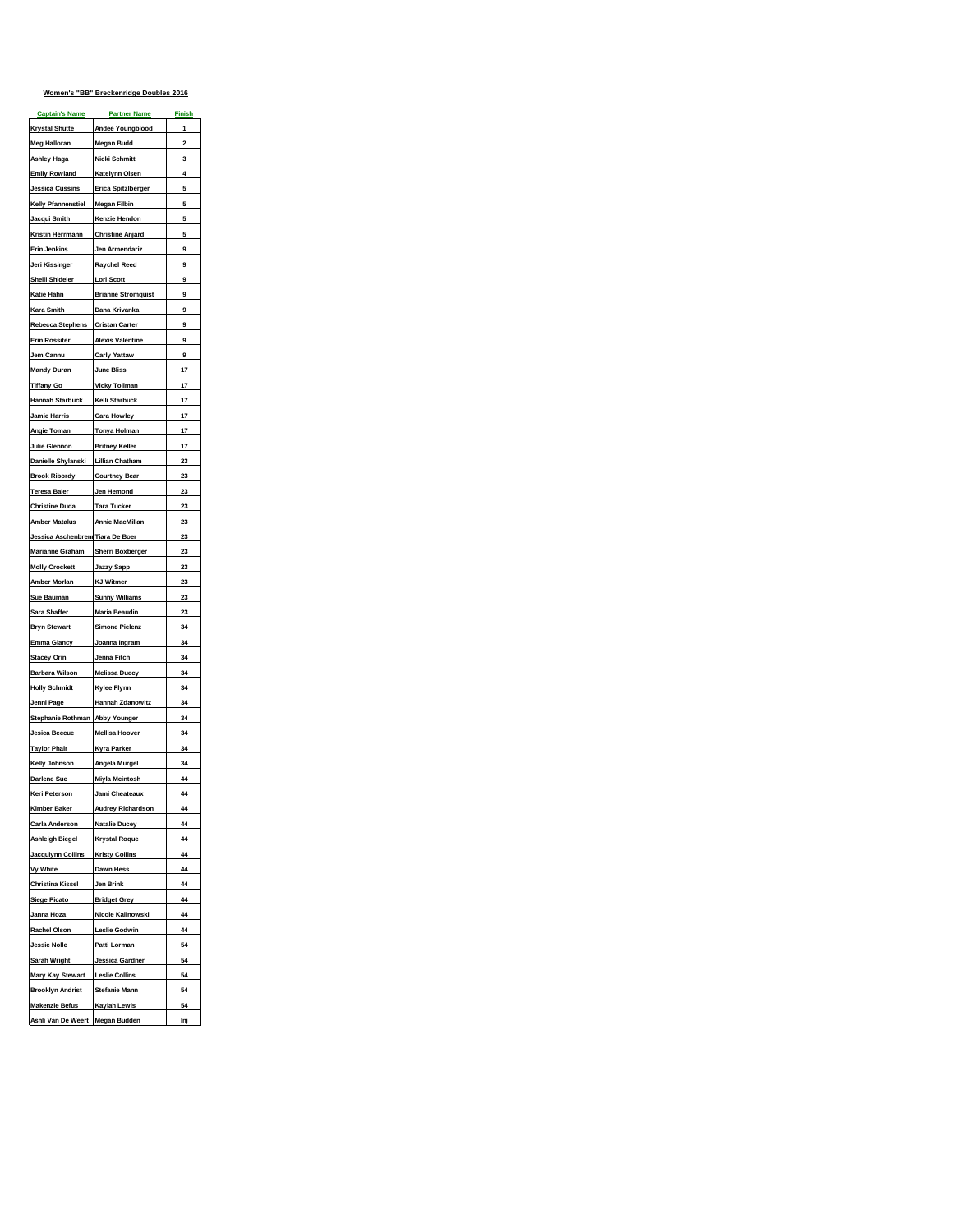# **Women's "B" Breckenridge Doubles 2016**

| <b>Captain's Name</b>              | <b>Partner Name</b>      | <u>Finish</u> |
|------------------------------------|--------------------------|---------------|
| <b>Madison Adkins</b>              | <b>Gabby Valdez</b>      | 1             |
| <b>Nicole Naidus</b>               | Serena Clendenning       | 2             |
| Elizabeth Ortega                   | Jenifer                  | 3             |
| <b>Cassandra Hartley</b>           | <b>Natalie Reed</b>      | 4             |
| <b>Erin Yogerst</b>                | Jennifer Matera          | 5             |
| <b>Nicole Tooley</b>               | <b>Kelsey Leech</b>      | 5             |
| Kayla Hoopes                       | <b>Clora Means</b>       | 7             |
| <b>Carol Servatius</b>             | <b>Tori Arthofer</b>     | 7             |
| Taylor Hogan                       | Olivia Haver             | 9             |
| Ali Gates                          | <b>Meriah Vigil</b>      | 9             |
| <b>Camrianne Totems</b>            | <b>Elianah Totems</b>    | 9             |
| <b>Gabrielle Rose</b>              | Sasha Straub             | 9             |
| Kiersten Leech                     | <b>Kelly Taylor</b>      | 13            |
| <b>Margi Bartling</b>              | <b>Brandie Telfer</b>    | 13            |
| Anna Megenhardt                    | <b>Lindsey Karlin</b>    | 15            |
| <b>Taylor James</b>                | <b>McKayla Cully</b>     | 15            |
| <b>Britney DeLanghe</b>            | <b>Brooke Pezdirtz</b>   | 15            |
| <b>Gretchen Slaughter</b>          | Amber Marcelli           | 15            |
| Stella Bristol                     | <b>Mary Parsons</b>      | 15            |
| Andrea Hughey                      | Jill Hixon               | 15            |
| <b>Megan Merk</b>                  | <b>Emma McCourt</b>      | 15            |
| Kerri Bartl                        | Sabine Latza             | 22            |
| Kelly Wernke                       | <b>Mary Onysko</b>       | 22            |
| Melissa Pacheco                    | <b>Aydee Castillo</b>    | 22            |
| <b>Kaiey Silverberg</b>            | Sabrina Vargas Bakas     | 22            |
| Kayla Harrington                   | Nicole Paugh             | 22            |
| <b>Ashlyn Phair</b>                | <b>Leah Lester</b>       | 22            |
| <b>Gina Rollins</b>                | Marla Tenney             | 22            |
| Jewel Lindstrom                    | Amanda Campbell          | 29            |
| <b>Tara McElmurry</b>              | <b>Amanda Roberts</b>    | 29            |
| <b>Kiersten Brock</b>              | <b>Amelia Greek</b>      | 29            |
| Kristyn Pfannenstiel Ariel Aurbeck |                          | 29            |
| <b>Hi-D Bridges</b>                | <b>Tara Russell</b>      | 29            |
| <b>Barb Tashiro</b>                | Stephi Matsushima        | 29            |
| <b>Barb Basse</b>                  | <b>Kat Partch</b>        | 29            |
| <b>Elizabeth Skitt</b>             | <b>Melissa Palaschak</b> | 36            |
| <b>Kiana Best</b>                  | Anna Confer              | 36            |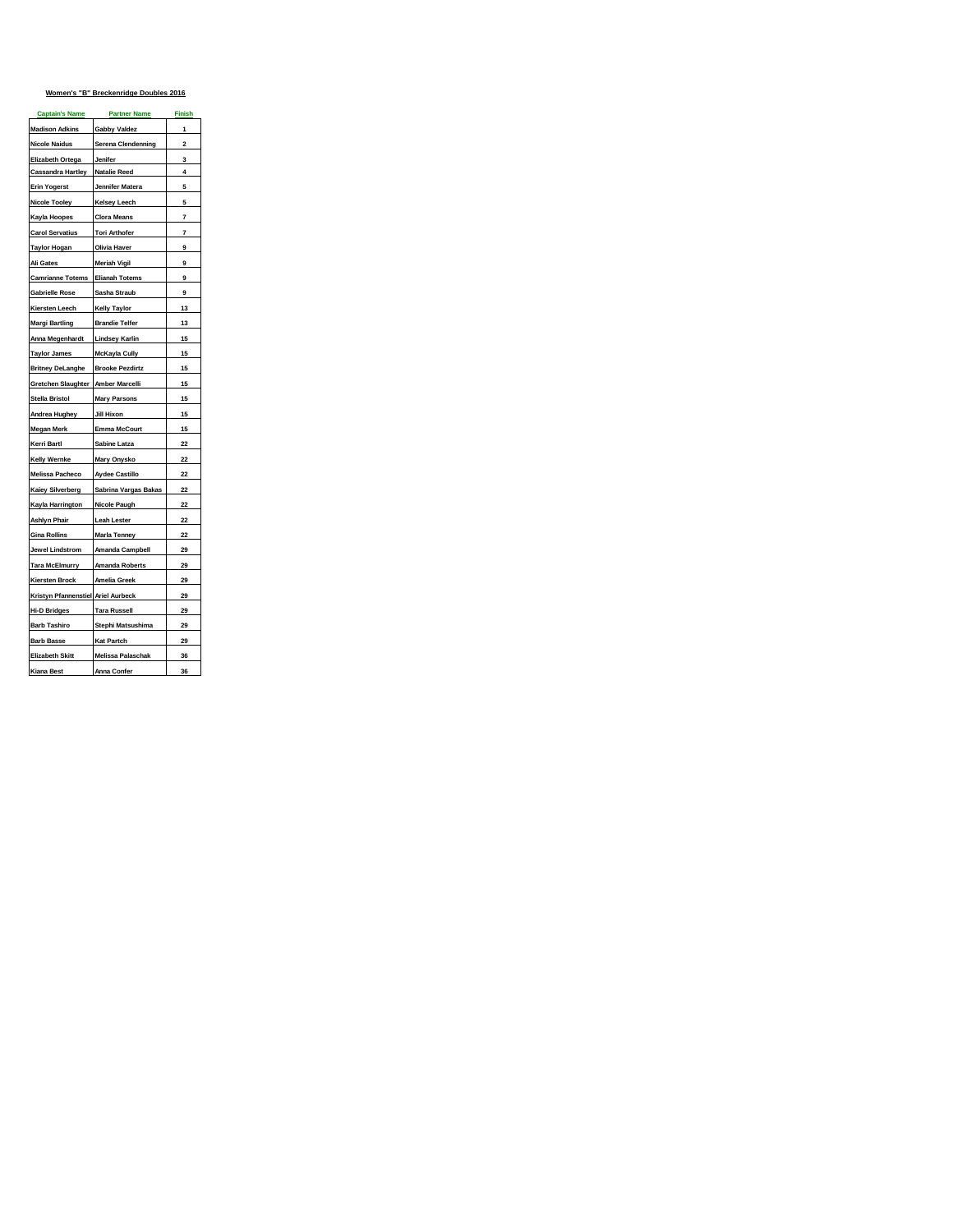# **Men's "AA"Breckenridge Doubles 2016**

| <b>Captain's Name</b> | <b>Partner Name</b>    | <b>Finish</b>  |
|-----------------------|------------------------|----------------|
| Kyle Burgoyne         | Jon Mclemore           | 1              |
| <b>Matthew Deming</b> | <b>Matt Friesen</b>    | $\overline{2}$ |
| <b>Daniel Duran</b>   | <b>Tommy Ward</b>      | 3              |
| <b>Woody Leed</b>     | <b>Paul Chase</b>      | 4              |
| <b>Isaac Garcia</b>   | Luis Bejarano          | 5              |
| <b>Trevor Fields</b>  | <b>Matt Mclaren</b>    | 5              |
| <b>Josh Meyers</b>    | <b>Patrick Fay</b>     | 7              |
| Saul Aguirre          | <b>Ricardo Sanchez</b> | 7              |
| <b>Eric Bowcock</b>   | <b>Brad Hoadley</b>    | 9              |
| <b>Adam Soliz</b>     | Josh Slone             | 9              |
| <b>Ryan Price</b>     | Ryan Werner            | 9              |
| Danny Qiu             | <b>Matt Rice</b>       | 9              |
| <b>Logan Sand</b>     | <b>Tyler Edmonson</b>  | 13             |
| Kevin Cadena          | <b>Kasey Young</b>     | 13             |

# **Men's "A" Breckenridge Doubles 2016**

| <b>Captain's Name</b>    | <b>Partner Name</b>     | <b>Finish</b>           |
|--------------------------|-------------------------|-------------------------|
| Victor Villar            | Alex Lopez              | 1                       |
| <b>Christian Hoover</b>  | <b>Drew Hoover</b>      | $\overline{\mathbf{2}}$ |
| <b>Micah Allmon</b>      | Jon Luu                 | 3                       |
| <b>Patch Hotaling</b>    | Danny Vieira            | 4                       |
| Cameron Afkhami          | <b>Chris Pickett</b>    | 5                       |
| Tim Kim                  | Young Kim               | 5                       |
| Kavan Hahn               | David Luongo            | 7                       |
| <b>Mark Miesner</b>      | <b>Brandt Westbrook</b> | 7                       |
| <b>Francisco Shryock</b> | <b>Wade Bass</b>        | 9                       |
| Jordon Weber             | <b>Eric Price</b>       | 9                       |
| Jeremy Stutzman          | Sawyer Shrock           | 9                       |
| Sean Meacham             | <b>Matt Eilers</b>      | 9                       |
| Kristofer Ogawa          | <b>Brandon Cruiel</b>   | 13                      |
| <b>Chad Scates</b>       | <b>Collin Barth</b>     | 13                      |
| <b>Brian Plesscher</b>   | <b>David Green</b>      | 15                      |
| Wes Benge                | Zac Medinger            | 15                      |
| <b>Chad Koenegstein</b>  | <b>Hector Calar</b>     | 15                      |
| Aaron Hilt               | Greg Kaplan             | 15                      |
| <b>Brandon Nguyen</b>    | Jordan Wright           | 15                      |
| <b>Bryan Hay</b>         | <b>Rick Mischka</b>     | 15                      |
| <b>Matthew Koltun</b>    | Danilo Pereira          | 15                      |
| Jeff Paradise            | <b>Logan Paradise</b>   | 21                      |
| <b>Chris Lueth</b>       | lan Moncilovich         | 21                      |
| Ben Lorden               | Carl Meyer              | 21                      |
| <b>Trent Shrock</b>      | Ryan Zentmeyer          | 21                      |
| <b>Matthew Oakley</b>    | <b>Matias Rocha</b>     | 21                      |
| <b>Tyler Shell</b>       | <b>Sean Davies</b>      | 21                      |
| Tomas Ochoa              | Julio Villalobos        | Inj                     |
|                          |                         |                         |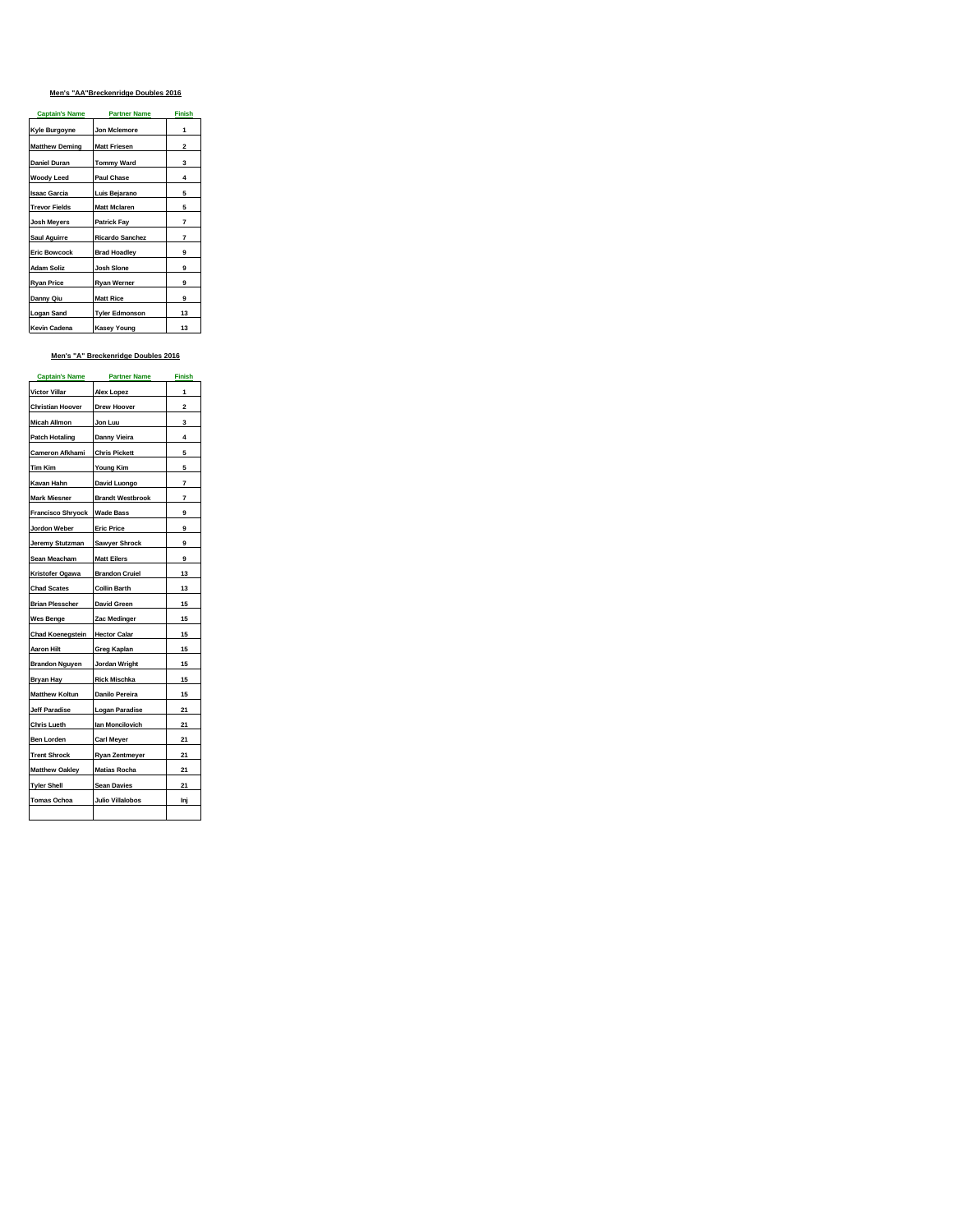# **Men's "BB" Breckenridge Doubles 2016**

| <b>Captain's Name</b>    | <b>Partner Name</b>                        | <b>Finish</b>  |
|--------------------------|--------------------------------------------|----------------|
| David Duran              | Rob Angelone                               | 1              |
| <b>Brendan Ledwith</b>   | Jonathan Plyler                            | $\overline{a}$ |
| Alex Clark               | <b>Grant Humphries</b>                     | 3              |
| <b>Stephen Epling</b>    | <b>Brad Kuhn</b>                           | 4              |
| Zach Kessler             | <b>Greg Schowe</b>                         | 5              |
| Kenny Nelson             | <b>Nathan Martin</b>                       | 5              |
| Johnny Weber             | Jimmy Aschenbrenner                        | 5              |
| Aaron Pina               | Jason Trojan                               | 5              |
| <b>Mason Novak</b>       | Bert Palagi                                | 9              |
| <b>Andrew Whitson</b>    | <b>Ryan Haring</b>                         | 9              |
| <b>Justin Livesay</b>    | Dave Graham                                | 9              |
| Nathan Swofford          | Ty Peterson                                | 9              |
| <b>Chris Hamilton</b>    | Kenneth Warner                             | 9              |
| Sean Tokarz              | Rodrigo Ribeiro                            | 9              |
| Jarod Balson             | <b>Shawn Wirt</b>                          | 9              |
| Dave Crosby              | Jason Mendoza                              | 9              |
| <b>Stephen Munson</b>    | <b>Austin Tuttle</b>                       | 17             |
| Jeremiah Tollman         | <b>Phil Mott</b>                           | 17             |
| Hayden Frear             | <b>Tyler Temple</b>                        | 17             |
| <b>Bradley Yandell</b>   | <b>David Smith</b>                         | 17             |
| Joe Black                |                                            | 17             |
| <b>Anthony King</b>      | <b>Brad Trujillo</b><br><b>Kyle Altier</b> | 17             |
|                          |                                            |                |
| <b>Orion Doty</b>        | <b>Eric Wass</b>                           | 23             |
| <b>Toby Spitzlberger</b> | <b>Dustin Katka</b>                        | 23             |
| <b>Matt Ferrier</b>      | <b>Gregg Francis</b>                       | 23             |
| <b>Aaron Null</b>        | <b>Jake Null</b>                           | 23             |
| Paul Krivanka            | Paul Hamer                                 | 23             |
| <b>Ben Appleby</b>       | Sean Tomas O' Brian                        | 23             |
| Derek Ott                | <b>Brandon Cunningham</b>                  | 23             |
| Joe Lock                 | <b>Evan Langsted</b>                       | 23             |
| <b>Felix Flores</b>      | Ralph Bogenschutz                          | 23             |
| Nakoa Martinez           | Ryan Handzo                                | 23             |
| <b>Lance Ellis</b>       | <b>Colen Riedel</b>                        | 23             |
| Ryan Lucas               | Ron Leonesio                               | 34             |
| <b>Travis Matteon</b>    | <b>Michael Leuer</b>                       | 34             |
| <b>Tyler Gibas</b>       | <b>Todd Kessler</b>                        | 34             |
| <b>Mick Trujillo</b>     | <b>Scott Raymond</b>                       | 34             |
| <b>Solomon Flowers</b>   | Sam Soares                                 | 34             |
| Brian Fisher             | <b>Trevor Skaar</b>                        | 34             |
| <b>Cody Sudmeier</b>     | Chris Dembowski                            | 34             |
| Ryan Fagin               | Jorge Martin                               | 34             |
| Tim Hughey               | Jason McLachlan                            | 34             |
| <b>Nick Kirkpatrick</b>  | <b>Randy Hinkle</b>                        | 34             |
| Gil Urena                | Joseph Swirkowski                          | 34             |
| Aaron Goodman            | <b>Fred Morley</b>                         | 45             |
| <b>Steve Leong</b>       | Wayne Monnett                              | 45             |
| <b>Matt Hartwig</b>      | <b>Eric Hartwig</b>                        | 45             |
| <b>Mario Garcia</b>      | <b>Zeke Wilkins</b>                        | 45             |
| <b>Corey Hirschfeld</b>  | <b>Brandon Trowbridge</b>                  | 45             |
|                          | <b>Brad Baker</b>                          |                |
| John Ostergar            |                                            | 45             |
| <b>Clint Smith</b>       | <b>Alex Willis</b>                         | 45             |
| <b>Neal Schroder</b>     | <b>Matt Beck</b>                           | 45             |
| <b>Craig Allton</b>      | Phil Parker                                | 45             |
| lan Carlson              | Seth Mackey                                | 45             |
| Darci Olave              | <b>Hector Martinez</b>                     | 45             |
| <b>Nick Garbowitz</b>    | Ryan Jacob                                 | 56             |
| Nathan Tebedo            | <b>Troy Pyrchalla</b>                      | 56             |
| <b>Rob Norton</b>        | <b>Kurt Garbin</b>                         | 56             |
| <b>Henry Bryndal</b>     | <b>Corey Bryndal</b>                       | 56             |
| <b>Michael Mayes</b>     | <b>Jonny Prange</b>                        | 56             |
| Nick Henry               | <b>Brian Forte</b>                         | 56             |